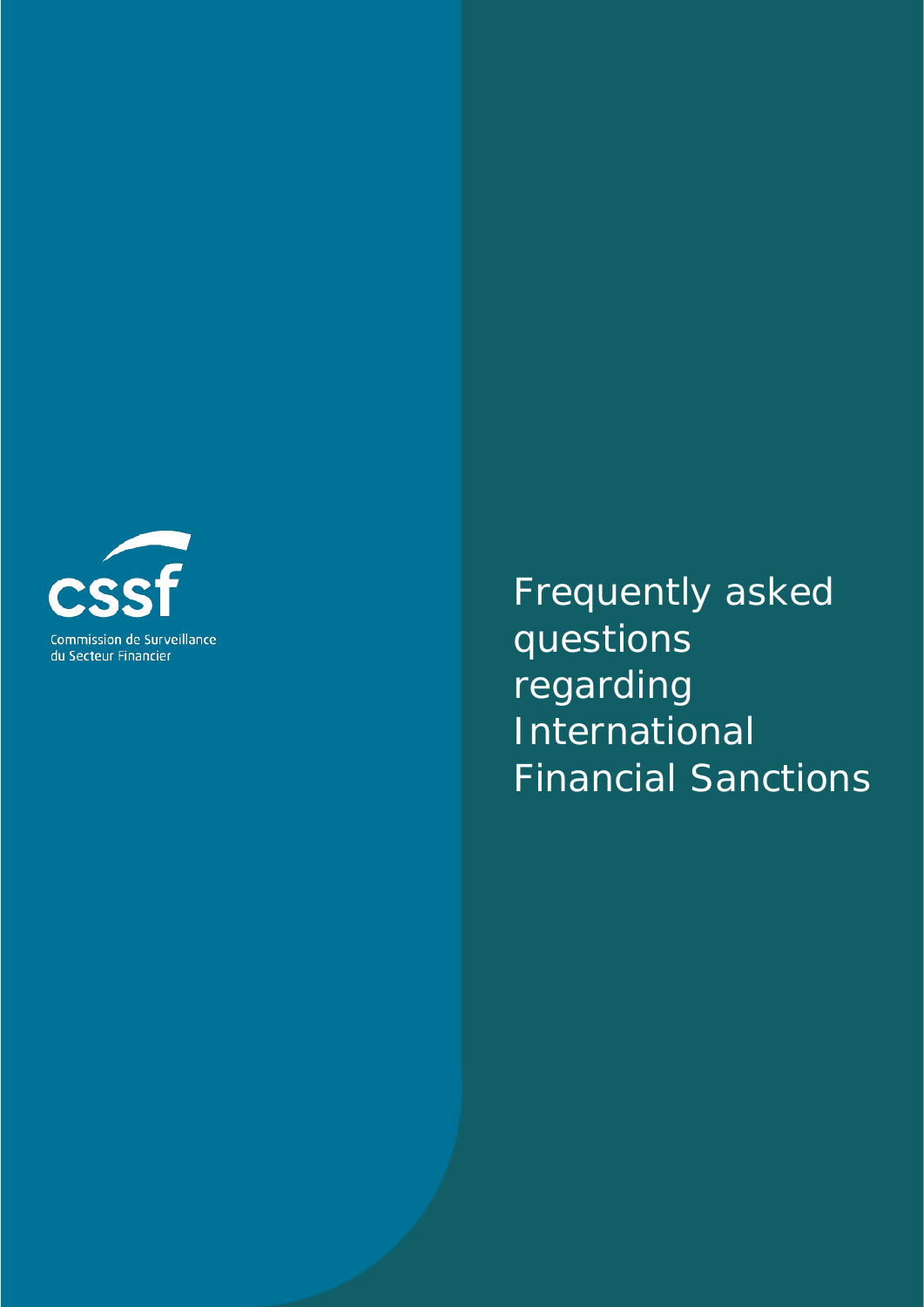

In case of discrepancies between the French and the English text, the French text shall prevail.

# **Frequently asked questions regarding International Financial Sanctions**

**TABLE OF CONTENTS**

| Question 1: What is the applicable legal framework?                                                                                                                                                                                                           | 3              |
|---------------------------------------------------------------------------------------------------------------------------------------------------------------------------------------------------------------------------------------------------------------|----------------|
| Question 2: Where are the documents relating to the various<br>international financial sanctions available?                                                                                                                                                   | 3              |
| Question 3: What are professionals required to report to the<br>Ministry of Finance, and in copy to the CSSF, without<br>delay?                                                                                                                               | 3              |
| Question 4: Where shall the professional send the report<br>regarding the financial restrictive measures?                                                                                                                                                     | 4              |
| Question 5: Does a form exist for notifying the freezing of funds<br>to the Ministry of Finance?                                                                                                                                                              | 5              |
| Question 6: What are the roles of the CSSF and the Ministry of<br>Finance regarding international financial sanctions?                                                                                                                                        | 5              |
| Question 7: What are the powers of the CSSF in the context of<br>supervision relating to international<br>financial<br>its<br>sanctions?                                                                                                                      | 6              |
| Question 8: Does a consolidated list comprising all the persons<br>and entities subject to international financial (freezing)<br>sanctions exist?                                                                                                             | 6              |
| Question 9: What does the professional have to do in case of<br>identifying a suspicion of money laundering or terrorism<br>financing or an associated predicate offence, in addition<br>to its client being subject to international financial<br>sanctions? | 6              |
| Question 10: What should a financial sector professional do if a<br>natural/legal person belonging<br>to<br>its<br>business<br>relationships is listed on the OFAC's (Office of Foreign<br>Assets Control) sanctions lists?                                   | $\overline{7}$ |
| Question 11: What does "international financial sanctions", in<br>particular within the context of the fight against terrorist<br>financing, mean?                                                                                                            | 7              |
| Question 12: What are the latest developments in relation to<br>international financial sanctions?                                                                                                                                                            | 7              |

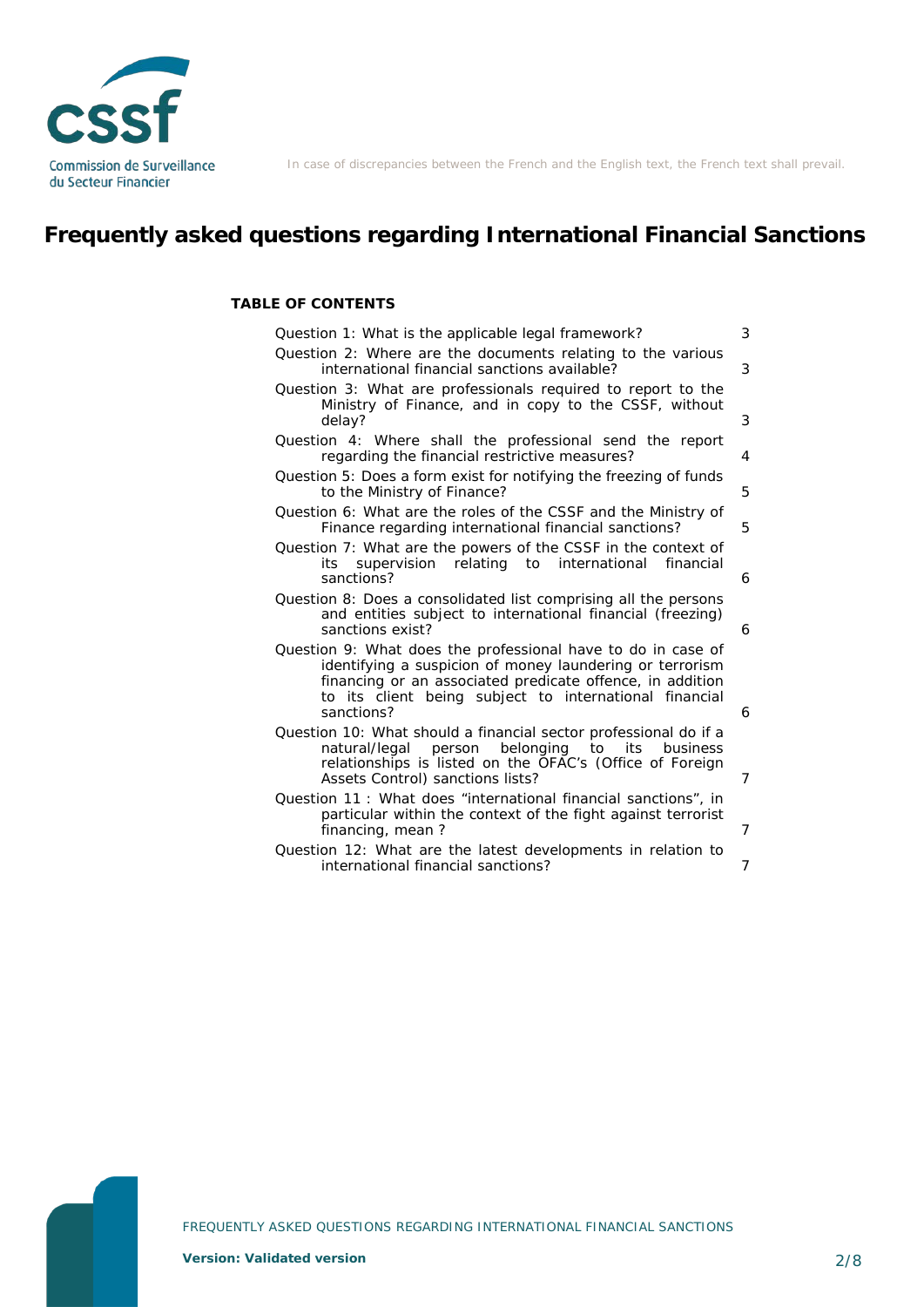

## **Frequently asked questions regarding International Financial Sanctions**

#### <span id="page-2-0"></span>**Question 1: What is the applicable legal framework?**

#### **Published on 17 March 2022**

Professionals need to comply with **the Law of 19 December 2020** on the implementation of restrictive measures in financial matters, which entered into force on 27 December 2020 ("the Law 2020"), and with the **CSSF Regulation 12-02** on the fight against money laundering and terrorist financing as modified ("CSSF Regulation 12-02"). While the CSSF Regulation 12-02, in particular its articles 33 and 39 provide for details on the controls and measures to put in place in order to achieve compliance with applicable financial restrictive measures and related professional obligations, the purpose of the Law 2020 is the implementation of restrictive measures in financial matters by the Grand Duchy of Luxembourg in respect of certain States, natural and legal persons, entities and groups.

Also, professionals need to consider the UN and European regulatory framework regarding financial restrictive measures, directly applicable in Luxembourg.

For further details and explanations, please also consider the different Guidance documents and FAQs provided for by the Ministry of Finance on this topic, under the following link: [Sanctions financières internationales -](https://mfin.gouvernement.lu/fr/dossiers/2018/sanctions-financiaires-internationales.html) Ministère des Finances // Le [gouvernement luxembourgeois.](https://mfin.gouvernement.lu/fr/dossiers/2018/sanctions-financiaires-internationales.html)

### <span id="page-2-1"></span>**Question 2: Where are the documents relating to the various international financial sanctions available?**

#### **Published on 17 March 2022**

The complete documentation is available on the website of the Ministry of Finance: Sanctions financières internationales - [Ministère des Finances // Le gouvernement](https://mfin.gouvernement.lu/fr/dossiers/2018/sanctions-financiaires-internationales.html)  [luxembourgeois.](https://mfin.gouvernement.lu/fr/dossiers/2018/sanctions-financiaires-internationales.html)

The CSSF also publishes relevant documentation on its website, under the section "Financial Crime", "International Financial Sanctions": [International financial sanctions](https://www.cssf.lu/en/international-financial-sanctions/)  – [CSSF.](https://www.cssf.lu/en/international-financial-sanctions/)

### <span id="page-2-2"></span>**Question 3: What are professionals required to report to the Ministry of Finance, and in copy to the CSSF, without delay?**

### **Published on 17 March 2022**

**Only** the measures taken by professionals that are **formal restrictive measures in financial matters** in the meaning of Article 2 (4) of the Law 2020 need to be reported without delay: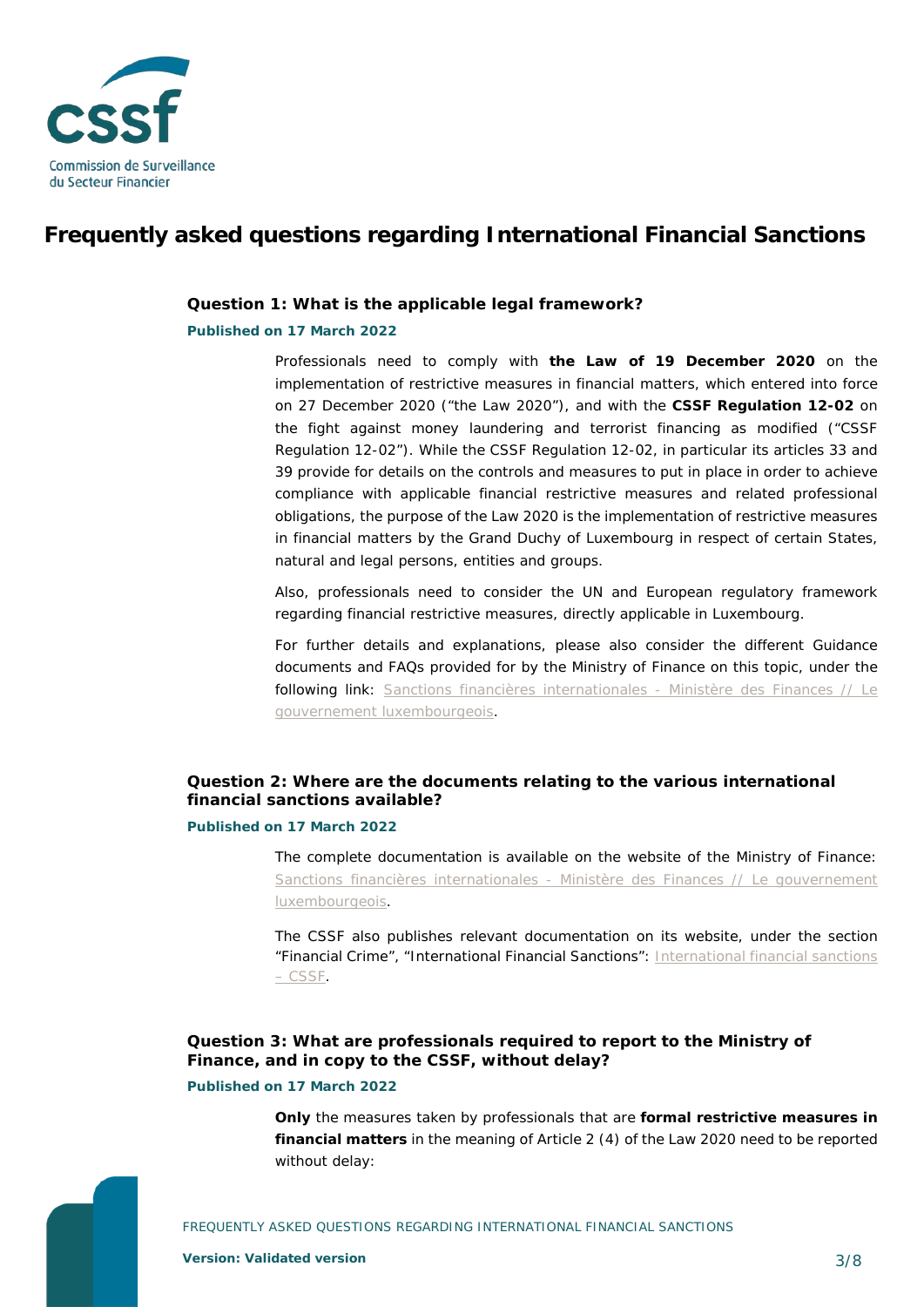

*""Restrictive measures in financial matters" means* 

*1° The prohibition or restriction of financial activities of any kind;* 

*2° The prohibition or restriction on the provision of financial services, technical assistance, training or advice in relation to a State, natural or legal person, entity or group referred to in this law; or* 

*3° The freezing of funds, assets or other economic resources owned or controlled, directly, indirectly or jointly, with or by a person, entity or group referred to in this law or by a person acting on their behalf or at their direction.* 

*"Freezing of funds" means, for the purposes of this law, any action to prevent any move, transfer, alteration, use of, access to, or dealing with funds in any way that would result in any change in their volume, amount, location, ownership, possession, character, destination or other change that would enable the use of the funds,*  including portfolio management. Law of 19 December 2020 on the implementation of *restrictive measures in financial matters 3/8 "Freezing of economic resources" means, under this law, any action intended to prevent the use of economic resources to obtain funds, goods or services of any kind, including the selling, hiring or mortgaging of such funds, goods or services."*

The **information regarding the financial restrictive measures to be communicated must be complete and precise**. Please see also Question 5 hereafter.

This **does not include** information on internal control or other measures (e.g. tool/system used, internal reporting) put in place by the professionals for complying with this framework.

### <span id="page-3-0"></span>**Question 4: Where shall the professional send the report regarding the financial restrictive measures?**

### **Published on 17 March 2022**

The professional required to implement the financial restrictive measures shall inform the **Ministry of Finance** of the enforcement of each restrictive measure taken in respect of a State, natural or legal person, entity or group involved in a transaction or business relationship and designated in accordance with the Law 2020 and the implementing regulations, including attempted transactions.

The professional shall send this notification via email t[o sanctions@fi.etat.lu](mailto:sanctions@fi.etat.lu) or via post to: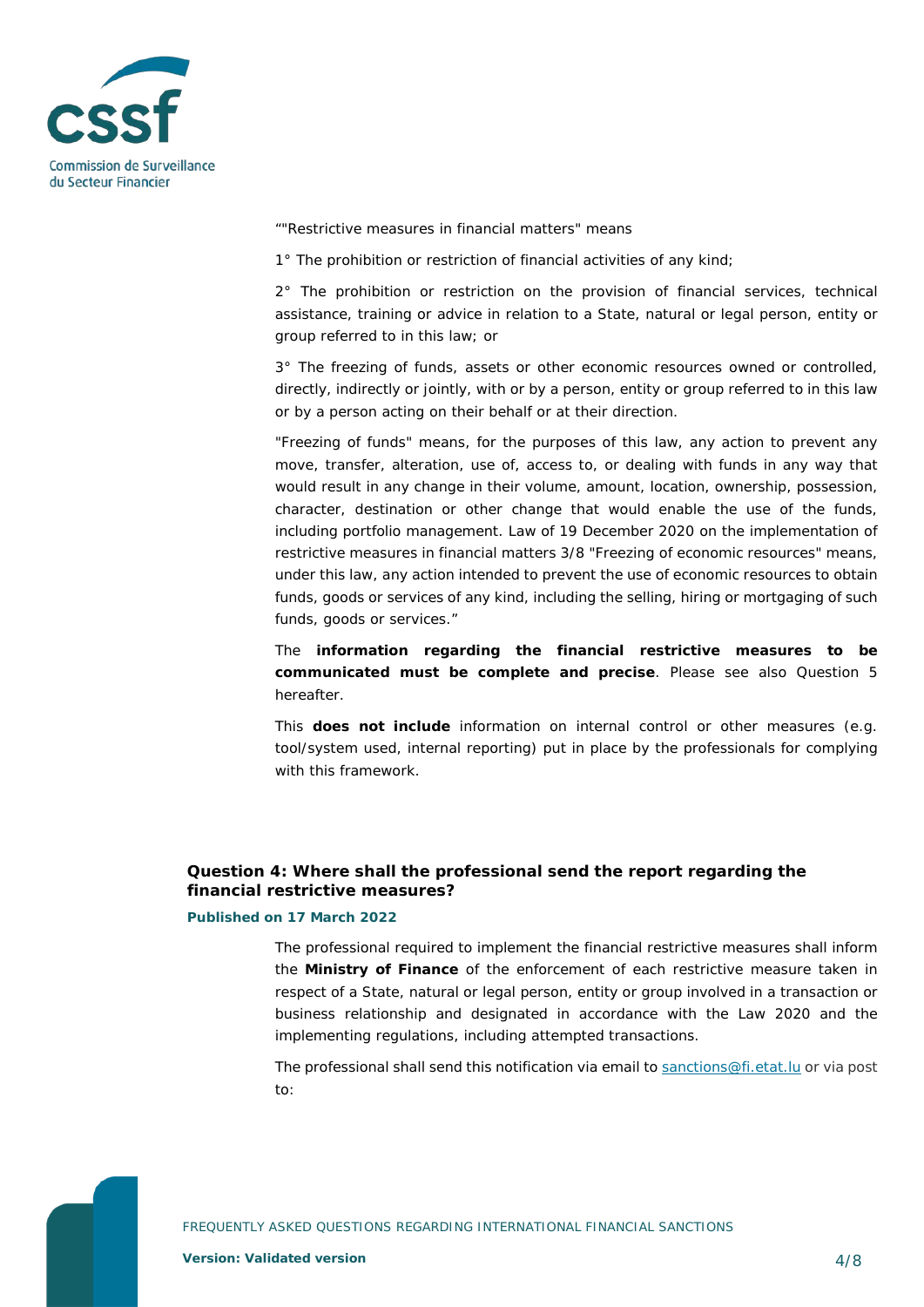

Ministère des Finances,

3 Rue de la Congrégation,

L-1352 Luxembourg

A **copy of this communication** needs to be sent to the CSSF at the same time. For this communication, information shall be sent, in a securely manner, to the following email address of the CSSF: **[adm\\_jurcc@cssf.lu](mailto:adm_jurcc@cssf.lu)**, by clearly indicating in the title "Financial sanctions".

### <span id="page-4-0"></span>**Question 5: Does a form exist for notifying the freezing of funds to the Ministry of Finance?**

#### **Modified on 21 March 2022 (link to CSSF form)**

Yes, the Ministry of Finance provides for a form that can be used for notifying the freezing of funds. It can be found on the website of the Ministry of Finance in the section "Formulaires" "Rapport trimestriel de fonds gelés" under the following link: [Sanctions financières internationales -](https://mfin.gouvernement.lu/fr/dossiers/2018/sanctions-financiaires-internationales.html) Ministère des Finances // Le gouvernement [luxembourgeois](https://mfin.gouvernement.lu/fr/dossiers/2018/sanctions-financiaires-internationales.html) or under the section "Forms" on the website of the CSSF under the following link: Form drawn up by the Ministry of Finance for the notification of frozen [funds \(only in French\).](https://www.cssf.lu/en/Document/form-drawn-up-by-the-ministry-of-finance-for-the-notification-of-frozen-funds/)

Other relevant forms can be found on the same websites.

### <span id="page-4-1"></span>**Question 6: What are the roles of the CSSF and the Ministry of Finance regarding international financial sanctions?**

#### **Published on 17 March 2022**

The CSSF is responsible for the supervision of the professionals falling under its scope for the purposes of the implementation of the Law 2020. To this end, the CSSF shall ensure effective monitoring of the implementation of financial restrictive measures and shall take the necessary measures to that end.

The Ministry of Finance is competent for dealing with matters directly relating to the enforcement of financial restrictive measures on the part of the natural and legal persons, entities and groups concerned, as well as on the part of the natural and legal persons obliged to apply them. The Ministery of Finance is also competent to exceptionally issue authorisations derogating from the prohibitions and restrictive measures imposed if the resolutions and acts referred to in Article 1 of the Law 2020 allow such derogations and under the conditions provided for therein.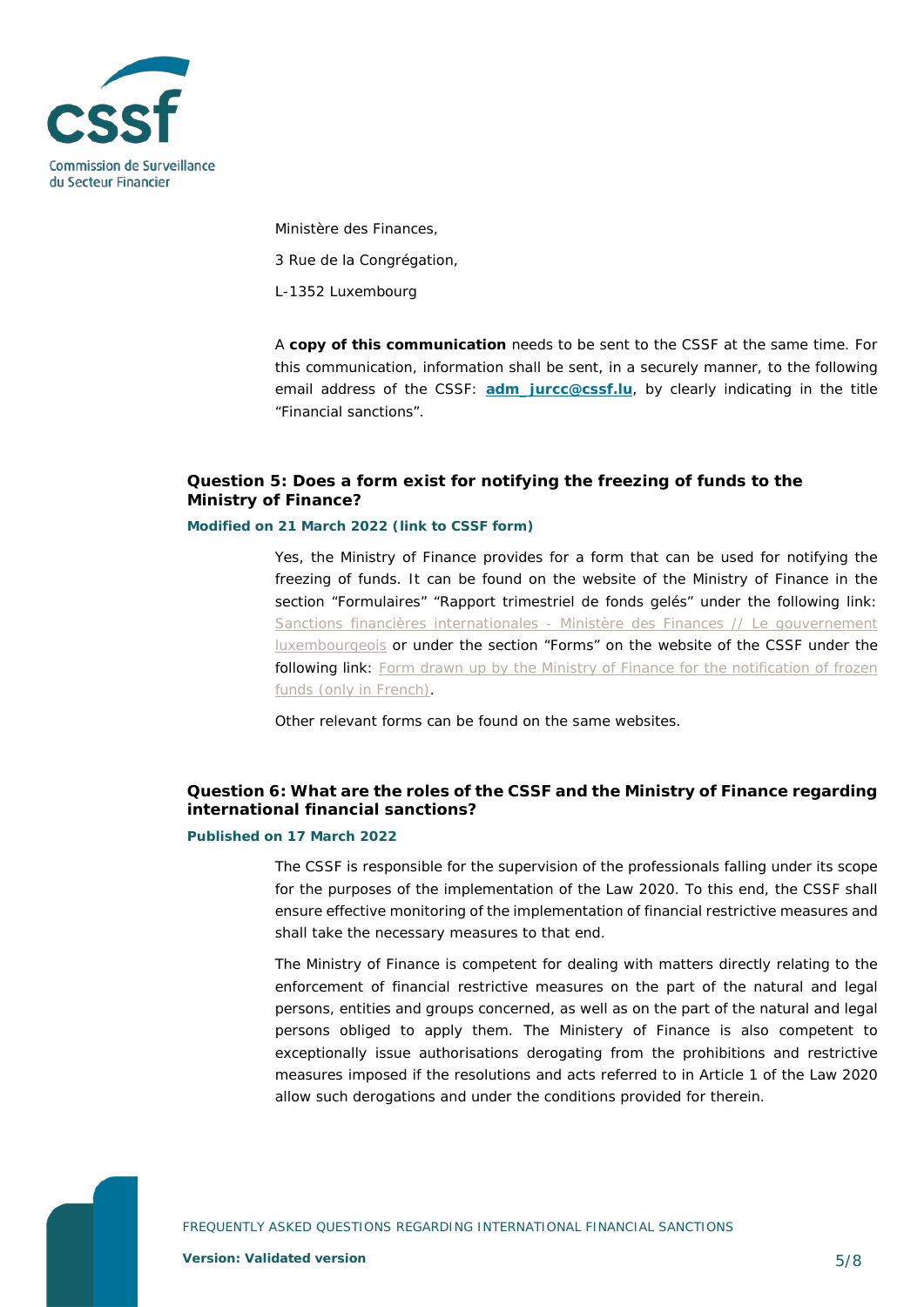

### <span id="page-5-0"></span>**Question 7: What are the powers of the CSSF in the context of its supervision relating to international financial sanctions?**

#### **Published on 17 March 2022**

When supervising professionals under its remit for compliance with international financial sanctions, the CSSF has the same powers, notably of investigation, enforcement and sanction, as those provided to it by the Law of 12 November 2004 regarding the fight against money laundering and terrorist financing.

Based on these large measures and powers, and in addition to receive copy of the notifications sent to the Ministry of Finance, CSSF has for example the right to:

-have access to any document in any form whatsoever, and to receive or take a copy of it;

-request information from any person and, where applicable, summon any person subject to its supervisory power and hear that person to obtain information;

-carry out on-site inspections or investigations, including seize any document, electronic file or other things that seem useful to ascertaining the truth, with the professional under the remit of its supervision; etc.

Also, when identifying a legal breach, the CSSF has the power to issue a warning; a reprimand; a public statement; an administrative fine, etc.

### <span id="page-5-1"></span>**Question 8: Does a consolidated list comprising all the persons and entities subject to international financial (freezing) sanctions exist?**

#### **Modified on 15 November 2019**

Please see answer to Question 8 of the FAQ on AML/CFT under the following link: [FAQ\\_AMLCTF.pdf \(cssf.lu\)](https://www.cssf.lu/wp-content/uploads/FAQ_AMLCTF.pdf)

<span id="page-5-2"></span>**Question 9: What does the professional have to do in case of identifying a suspicion of money laundering or terrorism financing or an associated predicate offence, in addition to its client being subject to international financial sanctions?**

#### **Published on 17 March 2022**

If in relation with the relationship, to which the professional has to apply financial restrictive measures, the professional also identifies a suspicion of money laundering or terrorism financing or an associated predicate offence, the professional shall inform without delay the Luxembourg FIU via the platforme goAML [\(https://justice.public.lu/fr/organisation-justice/crf/goaml.html\)](https://justice.public.lu/fr/organisation-justice/crf/goaml.html), in line with the requirements for suspicions' reporting provided for in Article 5 (1) a) of the Law of 12 November 2004 on the fight against money laundering and terrorist financing.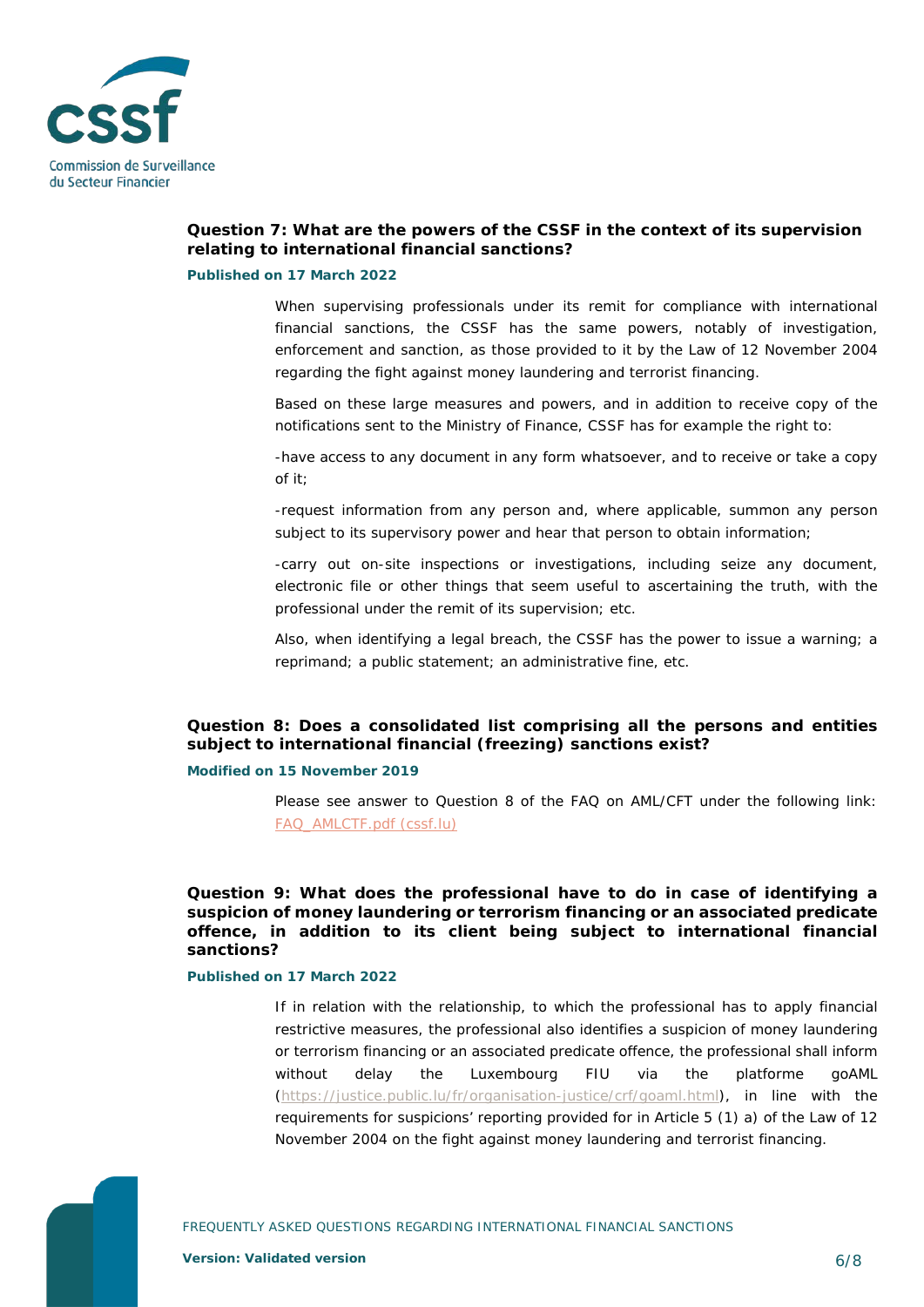

### <span id="page-6-0"></span>**Question 10: What should a financial sector professional do if a natural/legal person belonging to its business relationships is listed on the OFAC's (Office of Foreign Assets Control) sanctions lists?**

**Modified on 4 March 2021**

Please see answer to Question 9 of the FAQ on AML/CFT under the following link: [FAQ\\_AMLCTF.pdf \(cssf.lu\)](https://www.cssf.lu/wp-content/uploads/FAQ_AMLCTF.pdf)

### <span id="page-6-1"></span>**Question 11 : What does "international financial sanctions", in particular within the context of the fight against terrorist financing, mean ?**

**Modified on 4 March 2021**

Please see answer to Question 5 of the FAQ on AML/CFT under the following link: [FAQ\\_AMLCTF.pdf \(cssf.lu\)](https://www.cssf.lu/wp-content/uploads/FAQ_AMLCTF.pdf)

### <span id="page-6-2"></span>**Question 12: What are the latest developments in relation to international financial sanctions?**

**Modified on 4 June 2021**

Please see answer to Question 7 of the FAQ on AML/CFT under the following link: [FAQ\\_AMLCTF.pdf \(cssf.lu\)](https://www.cssf.lu/wp-content/uploads/FAQ_AMLCTF.pdf)